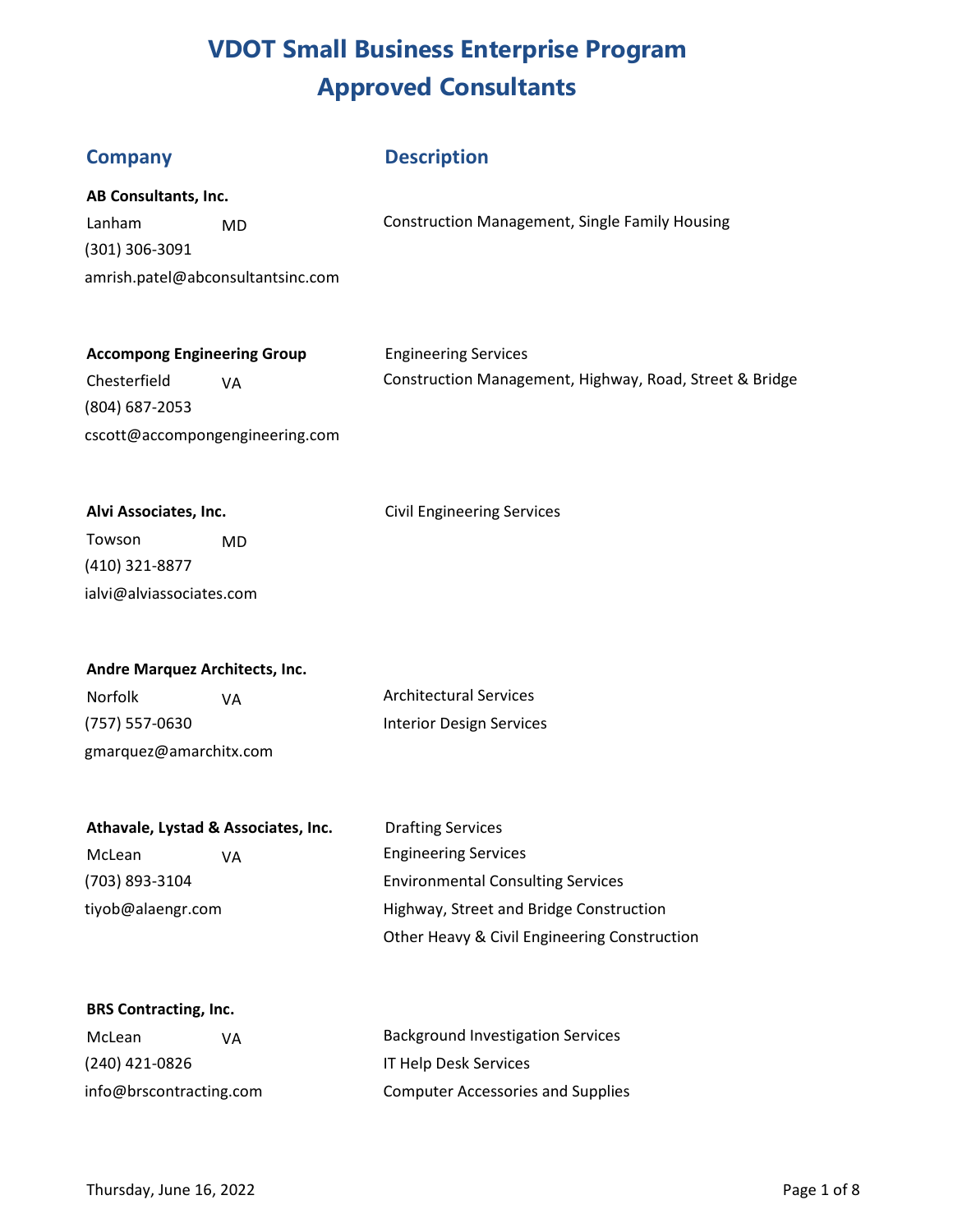# **Company**

**Management, Inc.** 

**Chesapeake Environmental** 

# **Description**

| -Bel Air            | MD. | <b>Environmental Consulting Services</b>          |
|---------------------|-----|---------------------------------------------------|
| (410) 893-9016      |     | Surveying & Mapping (Except Geophysical Services) |
| info@cemscience.com |     | Landscaping Services                              |

| <b>Colman Engineering, PLC</b> | <b>Hydrology Consulting Services</b>                  |
|--------------------------------|-------------------------------------------------------|
| Harrisonburg<br>۷A             | Civil Engineering Services and Engineering Consulting |
| (540) 246-3712                 |                                                       |

| CV, Inc.            |    |
|---------------------|----|
| Rockville           | MD |
| (301) 637-2510      |    |
| marketing@cvinc.com |    |

contact@colmanengineering.com

| <b>Drafting Services</b>                             |
|------------------------------------------------------|
| <b>Civil Engineering Services</b>                    |
| Landscape Architectural Services                     |
| Geophysical Surveying & Mapping Services             |
| Other Heavy & Civil Engineering Construction         |
| Water & Sewer Line & Related Structures Construction |

| Dadson Consulting, Inc.      |    |
|------------------------------|----|
| Woodbridge                   | VA |
| (703) 897-0102               |    |
| ddadson@dadsonconsulting.com |    |

Engineering Services

**Daniel Consultants, Inc.** 

Engineering Services

Columbia MD (410) 995-0090 sdaniel@dciengineers.com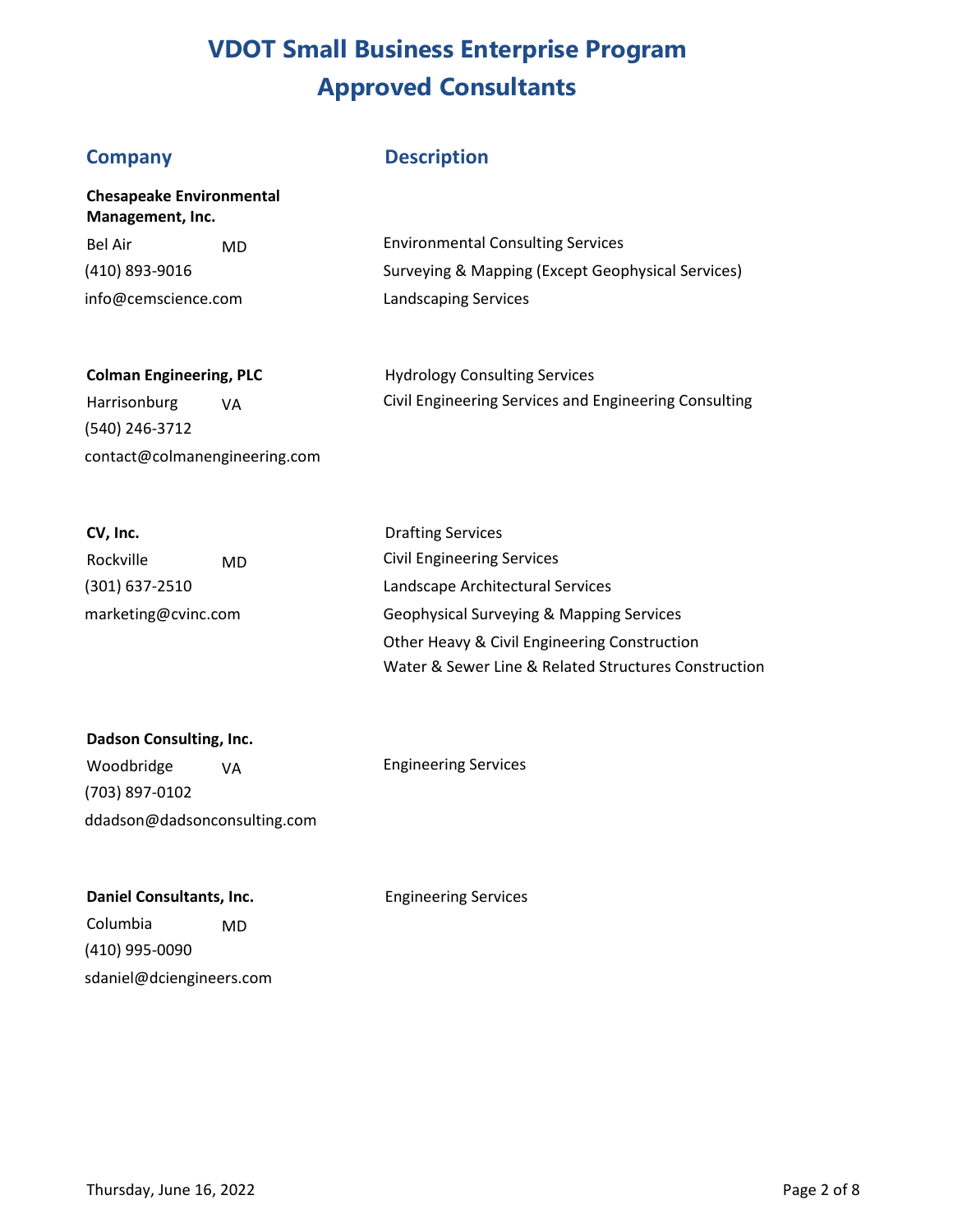## **Company Description**

**Decision Point Partners, LLC** 

Fredericksburg VA Real Estate Appraisal (540) 628-7333 Right of Way dwest@decisionpointpartners.com

### **DMY Engineering Consultants Inc. Engineering Services**

(703) 665-0586 Testing Laboratories

Chantilly  $VA$  Building Inspection Services wma@dmyec.com Environmental Consulting Services Other Scientific and Technical Consulting Services

# **Eden & Associates, P.C.** Civil Engineering Martinsville VA Consulting Martinsville

(276) 632-6231 Engineering Services, Professional jamie@edenandassociates.com Land Development and Planning-Architectural Highways, Streets, Airport Pay-Parking Lots - Engineering

# Endesco, Inc. **Engineering Services** Rockville MD (301) 987-8776 endesco@endescoinc.com

| <b>Engineering and Testing Services, Inc.</b> | <b>Geotechnical Engineering Services</b> |
|-----------------------------------------------|------------------------------------------|
| Virginia Beach<br>VA.                         | <b>Building Inspection Services</b>      |
| (757) 306-1040                                | <b>Environmental Site Assessment</b>     |
| colleen@etsva.com                             | <b>Testing Laboratories</b>              |
|                                               | Roadway and Transportation Studies       |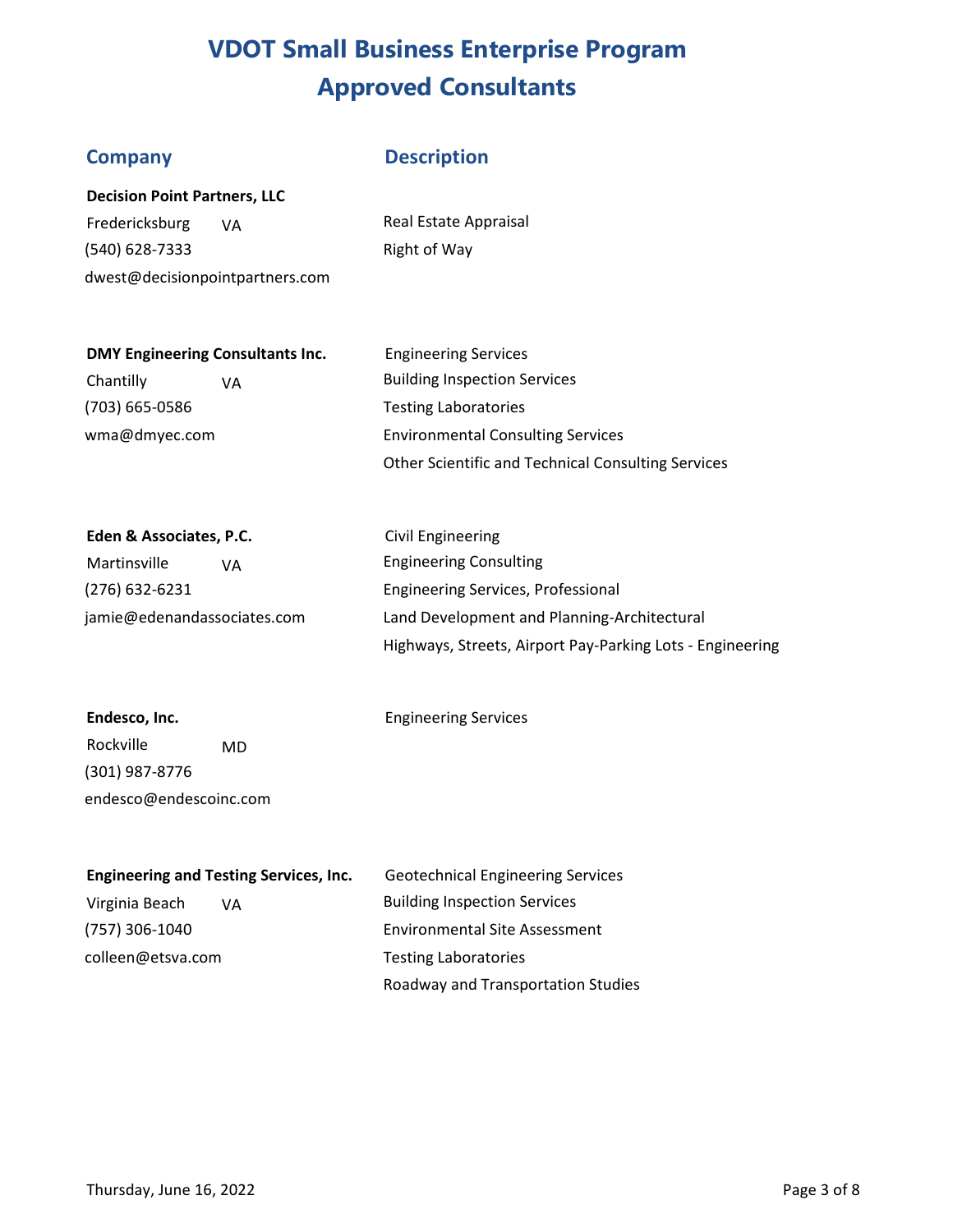## **Company**

## **Description**

| <b>Environ-Civil Engineering, Ltd.</b> |    |
|----------------------------------------|----|
| Columbia                               | MD |
| (410) 290-5950                         |    |
| osobamy@ece-ltd.com                    |    |

Engineering Services Water and Sewer Line and Related Structures Construction

### **Future Energy Resources, LLC**

| Alexandria     | VA.                               | <b>Management Services</b>                                  |
|----------------|-----------------------------------|-------------------------------------------------------------|
| (703) 402-7854 |                                   | <b>Energy Conservation Services and Consulting</b>          |
|                | mpegram@futureenergyresources.com | Architectural Services for New Energy Sources (Solar, etc.) |

| H & B Surveying & Mapping, LLC |  | <b>Quantity Surveyor Services</b> |
|--------------------------------|--|-----------------------------------|
| Richmond<br>VA                 |  | Surveying & Mapping Services      |
| (804) 330-3781                 |  |                                   |
| ahanson@hbsurveying.com        |  |                                   |

#### **Intermodal Logistics Consulting, Inc.**

| Centreville              | VA | Transportation Engineering Software Development and Training |
|--------------------------|----|--------------------------------------------------------------|
| (540) 257-3830           |    | Freight and Logistics Operations Consulting                  |
| senanu@imlconsulting.com |    | <b>Transportation Planning Services for Public Agencies</b>  |

Engineering Services

| <b>JLGOV, LLC</b> |    |
|-------------------|----|
| Virginia Beach    | VA |

(757) 550-2500 j.lee@jlgov.com

Computer Hardware/Software Consulting CAD Systems Integration Design Services Software Installation Services

| John Davenport Engineering, Inc. |     |  |
|----------------------------------|-----|--|
| Winston-Salem                    | NC. |  |
| (336) 744-1636                   |     |  |
| jdavenport@davenportworld.com    |     |  |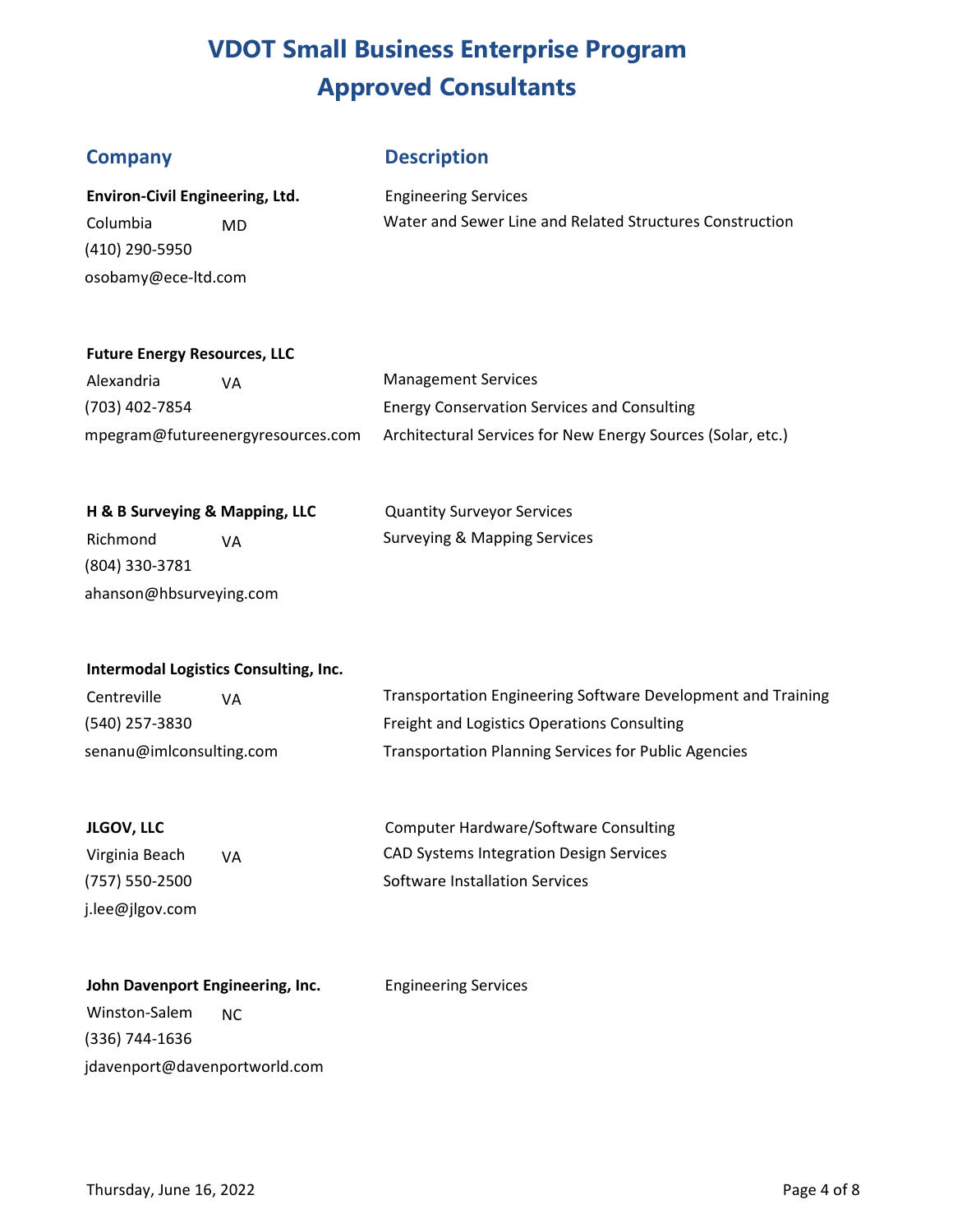## **Company Description**

### **Klein Engineering PSC PC**

Fairfax **VA** CHEN CONSERVICES (703) 934-2032 francisco.klein@klein-engineering.com

### **Leuterio Thomas, LLC**

| <b>National Harbor</b><br>MD. | <b>Architectural Services</b>          |
|-------------------------------|----------------------------------------|
| (301) 203-1784                | <b>Structural Engineering Services</b> |
| hedy@leuteriothomas.com       | <b>Building Inspection Services</b>    |
|                               | <b>Interior Design</b>                 |

#### **Lynch Mykins Structural Engineers, PC**

| Raleigh                | NC. | <b>Structural Engineering Services</b> |
|------------------------|-----|----------------------------------------|
| (919) 782-1833         |     |                                        |
| alynch@lynchmykins.com |     |                                        |

#### **Nallapaneni Consultants, LLC**

Glen Allen VA Clen Engineering Services (804) 502-1047 Drafting Services NCLLC007@gmail.com

mmolina@nova-consulting.com

**Nova Consulting, Inc.** Environmental Engineering Services, Geotechnical Engineering Miami FL FL Environmental Consulting Services (305) 436-9200 Environmental Remediation Services

#### **PEMCCO, Inc.**

| Virginia Beach<br>VA     | Bridge, Tunnel and Highway Operations          |
|--------------------------|------------------------------------------------|
| (757) 437-8862           | <b>Computer Facilities Management Services</b> |
| maria.edwards@pemcco.com | Computer Systems Design Services               |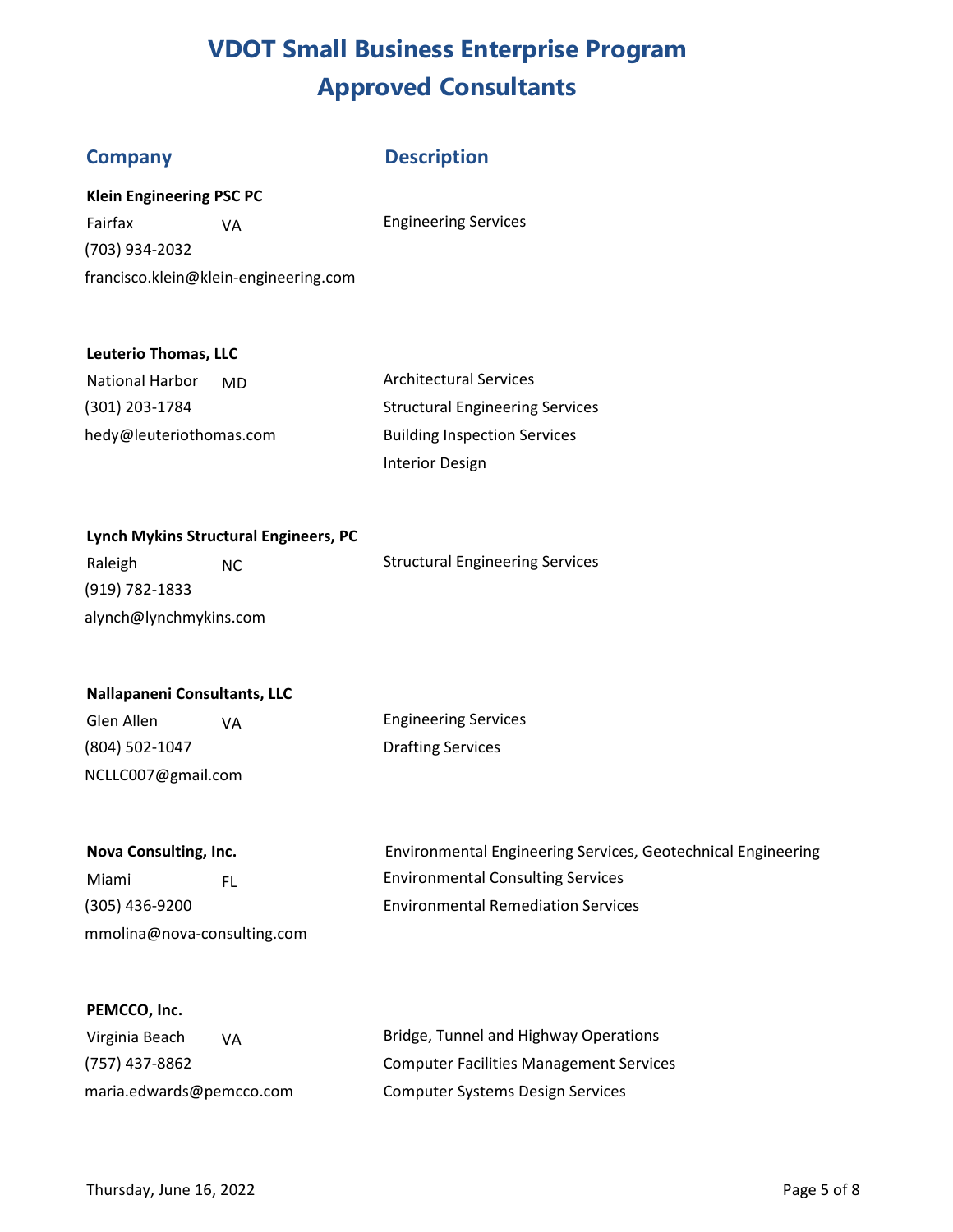## **Company Description**

Falls Church VA (703) 972-9116 dwebster@pivotalpointllc.com

Project Management Telecommunication Systems and Consulting Computer Telephony Integration Systems

## **Professional Geotechnical**

| <b>Engineering Services, Inc. (PGES)</b> |    |                                     |
|------------------------------------------|----|-------------------------------------|
| Aldie                                    | VА | <b>Engineering Services</b>         |
| (703) 453-7030                           |    | <b>Building Inspection Services</b> |
| a.rahman@pgesusa.com                     |    |                                     |

| <b>Engineering Services</b>         |  |  |
|-------------------------------------|--|--|
| <b>Building Inspection Services</b> |  |  |

#### **Project Management and Controls Consulting, LLC**

Herndon VA VA General Construction Management (571) 218-9147 Professional Engineering Services info@pm2cllc.com

# **Quinn Consulting Services, Inc. Quality Assurance Training**

Chantilly VA VA Civil Engineering Services (703) 818-0721 Engineering Consulting Services

bmchale@quinn-consulting.com Construction Management, Mass transit Construction Management, Highways, Roads, Streets and Bridges

| <b>Racey Engineering, PLLC</b> |    |  |
|--------------------------------|----|--|
| Luray                          | VA |  |
| (540) 743-9227                 |    |  |

**Surveying** Engineering **Mechanical Engineering** 

pracey@raceyengineering.com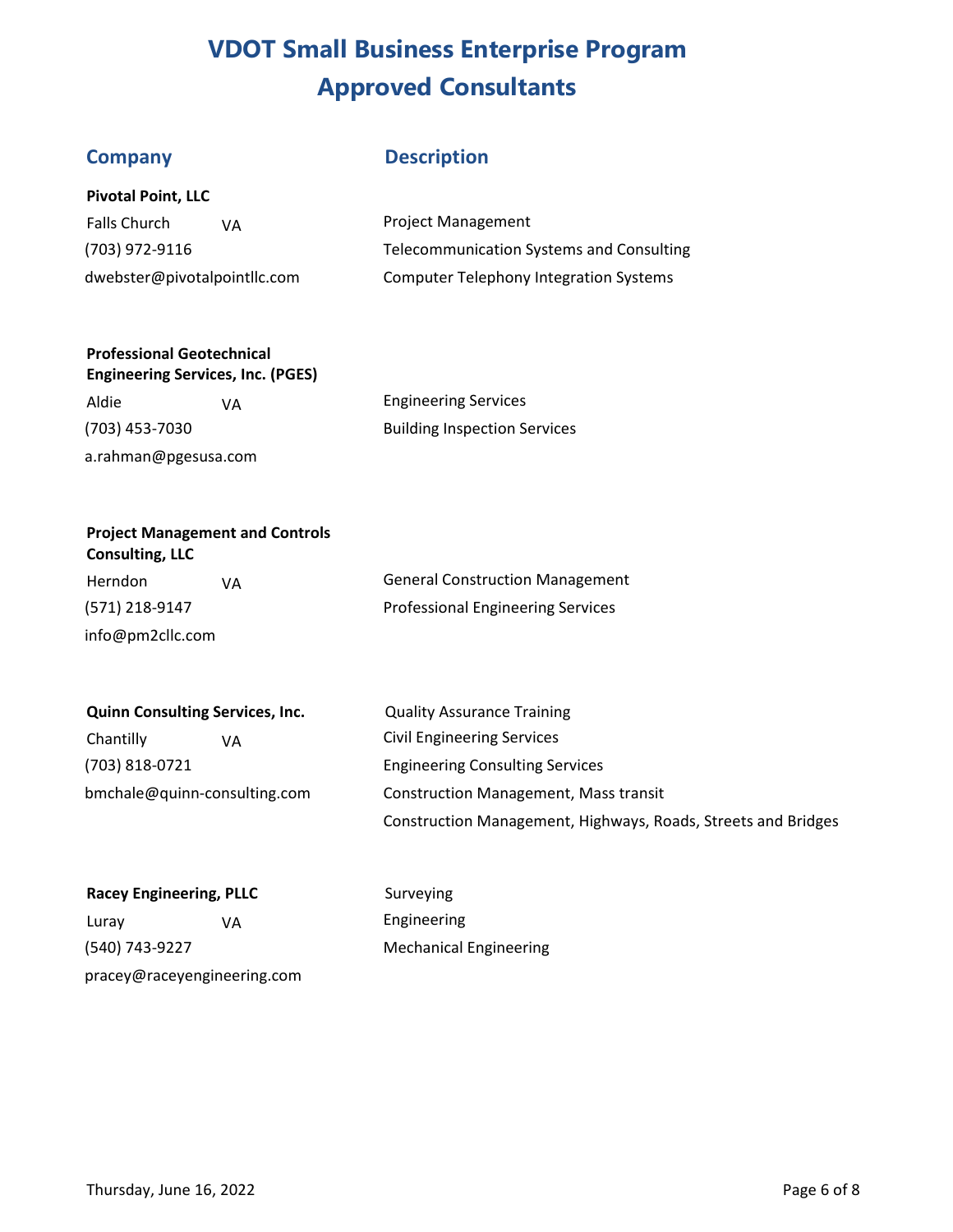# **Company**

# **Description**

| <b>RBA Engineering International, PLLC</b> | <b>Engineering Services</b>                                      |
|--------------------------------------------|------------------------------------------------------------------|
| Fairfax<br>VA                              | Highway, Street & Bridge Construction                            |
| (703) 473-1091                             | Water & Sewer Line & Related Structures Construction             |
| pedroa@rbaeng.com                          | Design Build Quality Assurance/Quality Control                   |
|                                            | <b>Project Management and Construction Management Consulting</b> |

| Rhea Engineers & Consultants, Inc. |    | <b>Engineering Services</b>              |
|------------------------------------|----|------------------------------------------|
| Valencia                           | PА | <b>Remediation Services</b>              |
| $(724)$ 443-4111                   |    | <b>Environmental Consulting Services</b> |

| RJM Engineering, Inc. |    | Engineering                           |  |
|-----------------------|----|---------------------------------------|--|
| Ellicott City         | MD | Highway, Street & Bridge Construction |  |
| $(110)$ 720 $1001$    |    |                                       |  |

(410) 730-1001 laura.soprano@rjmengineering.com

#### **S. Q. Consultants, Inc.**

marcy.johnson@rhea.us

| Vienna             | ۷A | <b>Engineering Services</b>                      |
|--------------------|----|--------------------------------------------------|
| (703) 759-4901     |    | <b>Drafting Services</b>                         |
| shelagamer@cox.net |    | <b>Building Inspection</b>                       |
|                    |    | Administrative Management and General Consulting |

#### **See Somerville Solutions, LLC**

| Fredericksburg<br>VA.              | <b>Administrative Management Consulting Services</b> |
|------------------------------------|------------------------------------------------------|
| (540) 733-3077                     | <b>Landscaping Services</b>                          |
| courtni@seesomervillesolutions.com | <b>Gutter Cleaning and Powerwashing Services</b>     |
|                                    | Marketing and Logistics Consulting Services          |